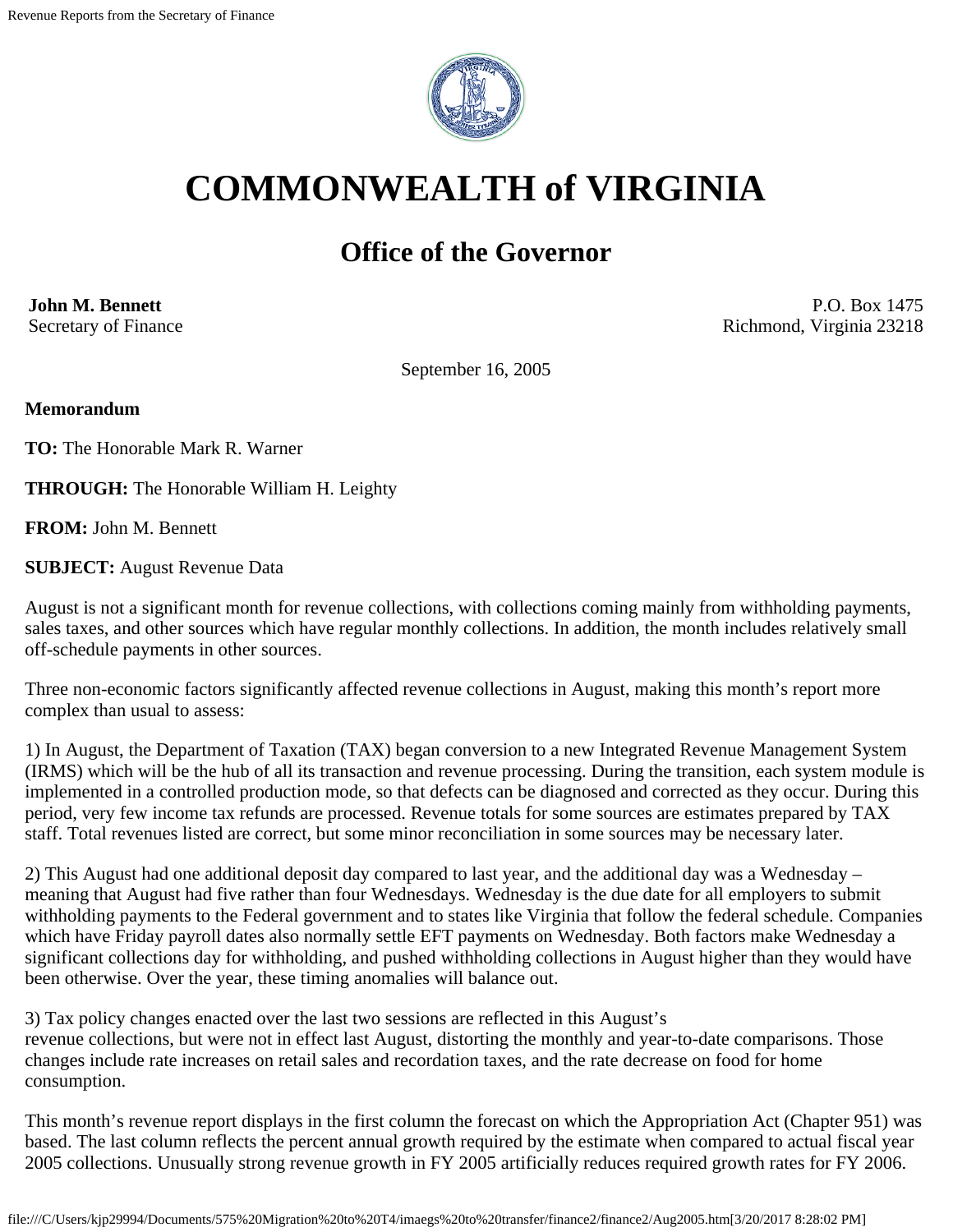These growth rates represent growth needed to meet the amounts budgeted, and do not represent a revised forecast. Some of FY 2005's strong revenue performance will ripple forward into FY 2006, but revised estimates for FY 2006 will not be finalized until the fall forecasting process is complete.

Total general fund revenue collections grew 23.9 percent in August, and year-to date growth stands at 17.0 percent. If the unusual factors cited above are taken out, then economics-based revenue increased 7.9 percent for the month and year-to-date economics-based revenue growth stands at 6.7 percent.

### **National Economic Indicators**

National economic indicators prior to Hurricane Katrina continued to depict an expanding economy.

- Real GDP grew 3.3 percent in the second quarter, down from 3.8 percent in the first quarter.
- Employers added 169,000 jobs to payrolls in August, and the employment gain in July was revised upward to 242,000. Employment grew in most sectors in August, with only manufacturing and social services losing jobs.
- Initial claims for unemployment fell slightly by 1,000 to 319,000 during the first week of September. This was the first week that Katrina affected claims, and about 10,000 of initial claims are attributed to the storm. The fourweek moving average of 319,000 is consistent with an improving labor market.
- The manufacturing sector continues to expand, but at a slower pace. In August, the Institute of Supply Management index fell three points to 53.6.
- The Conference Board's index of consumer confidence rose in August to 105.6. Both components increased, although the present situation index accounted for most of the growth.
- The Conference Board's index of leading indicators rose 0.1 percent in July, with six of its ten components increasing.
- The consumer price index rose 0.5 percent in July, driven by a 6.1 percent increase in gas prices. Core inflation rose 0.1 percent for the month.
- The Federal Reserve raised the federal funds rate at its August meeting to 3.5 percent, the tenth consecutive rate increase.

Given the enormity of the damage and the unprecedented level of likely aid to the affected area, Katrina's impact on the national economy is difficult to predict. Most economists expect Katrina's effects to slow GDP growth from .5 to 1.0 percent in the near term, but to boost it by a similar amount when rebuilding efforts begin in earnest. Many economic indicators are also likely to vary significantly from month to month. Some economists have predicted, for example, that national employment could temporarily drop by over 500,000 jobs. The substantial level of required federal aid also raises questions about the level of future federal appropriations in most other areas.

## **Virginia Economy**

In Virginia, payroll employment grew by 1.44 percent in July compared with the same month last year. Since January, payroll employment growth has gradually moderated from 2.8 percent to about 1.4 percent, where it has stayed since May.

In the Northern Virginia and Richmond-Petersburg MSAs, payrolls grew by 3.1 percent, followed by the western MSAs with 2.3 percent, and Hampton Roads with 1.1 percent growth.

The Virginia Leading Index was flat in July after a 1.8 percent increase in June. Negative contributions by the auto registrations and initial claims components offset increases in the U.S. Leading Index and building permits.

#### **August Revenue Collections**

Total general fund revenue collections grew 23.9 percent in August. Most of the August revenue growth was due to strength in payroll withholding, sales tax receipts, and recordation taxes.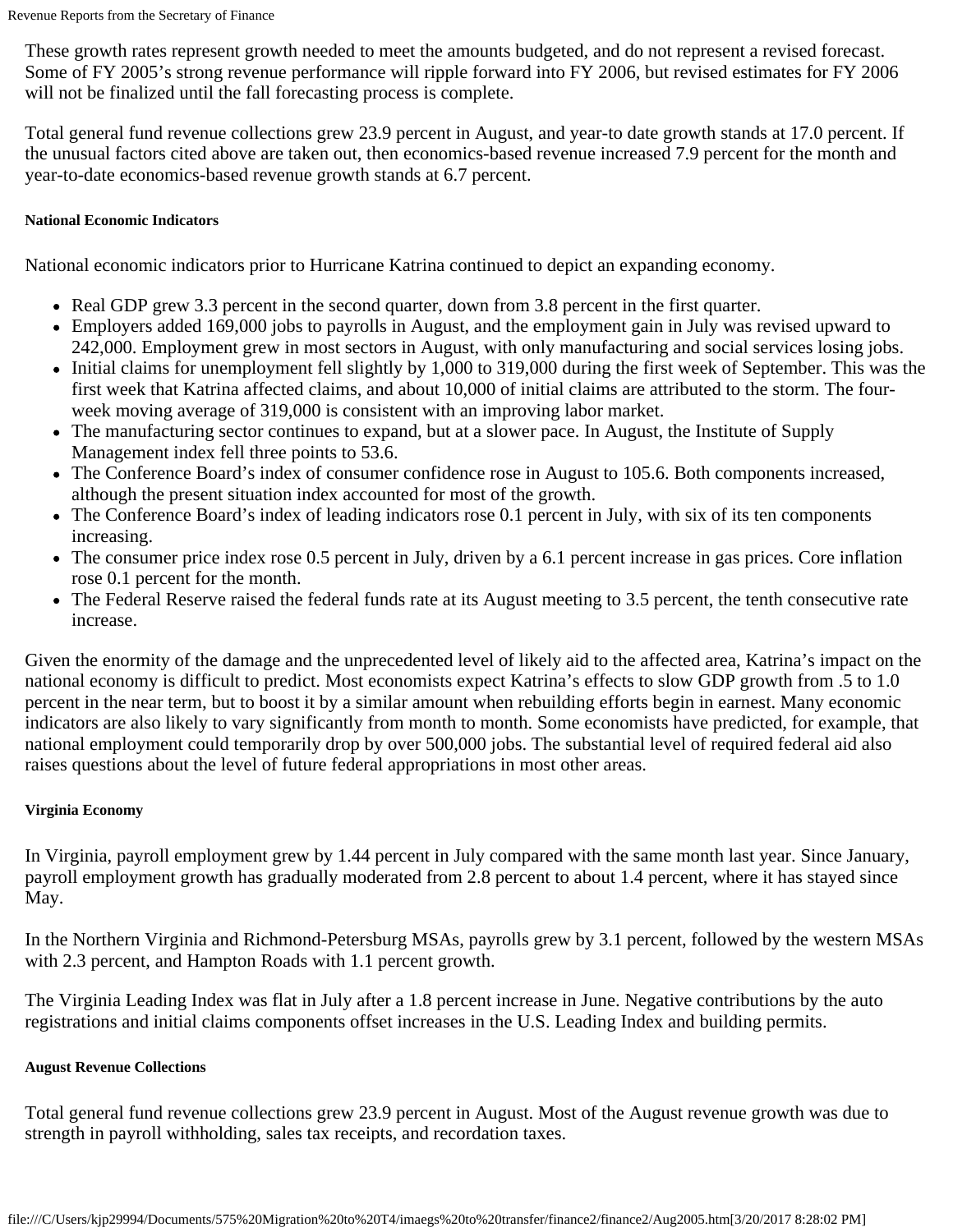Revenue growth was boosted by three unusual factors: (1) an additional deposit day; (2) comparison to a month last year when HB 5018's tax policy changes were not in effect; and (3) the transition to a new computer system at the Tax Department, which prevented normal processing of income tax refunds. Adjusting for these unusual events, underlying revenue growth in August was 7.9 percent.

*Individual Income Tax Withholding (57% of general fund revenues):* The additional deposit day and having five Wednesdays in August buoyed withholding collections. Employers who have Friday payroll dates normally settle EFT payments for withholding on Wednesday. In addition, Wednesday is the due date for all employers to submit withholding payments to the Federal government and to states like Virginia that follow the federal schedule.

Collections of payroll withholding taxes grew 12.8 percent in August. Adjusting for the additional deposit day and extra Wednesday, withholding collections increased 6.1 percent. Year-to-date withholding growth is 9.7 percent -- ahead of the 5.6 percent annual estimate.

*Individual Income Tax Nonwithholding (14% of general fund revenues):* Because the first estimated payment for fiscal year 2006 is not due until September, collections in this source are not yet significant.

Nonwithholding collections in August totaled \$43.7 million -- 25.7 percent above the same month last year. Of the \$43.7 million, about 70 percent came from taxpayers filing extension returns and making final payments for tax year 2004. Year-to-date collections of nonwithholding are up 13.6 percent.

*Individual Income Tax Refunds:* The transition to its new computer system requires TAX to process a limited number of tax returns at a time, in order to diagnose system defects and correct them. This controlled production phase resulted in only \$447,000 in refunds being paid this August, compared to \$38.1 million in August of last year. Most refunds issued in August were to taxpayers who requested filing extensions and are now filing returns for tax year 2004.

*Sales Tax (22% of general fund revenues):* Collections of sales and use taxes, representing July sales, grew 16.6 percent in August. Year-to-date growth stands at 12.5 percent. Adjusting for the rate increase effective September 1, 2004, and the food tax reduction effective July 1, 2005, collections were up 8.6 percent for the month and 3.7 percent for the fiscal year to date.

*Corporate Income Tax (4% of general fund revenues):* The first estimated payment for fiscal year 2006 is due in September, so corporate income tax collections are not yet significant. Most of the \$18.6 million in corporate payments in August came from companies whose fiscal year runs on an unusual schedule. Year-to-date collections of corporate income tax total \$56.6 million -- mainly due to strong estimated payments paid last month by retailers.

# **Other Revenue Sources**

The following list provides data on August collections for other revenue sources:

|                                                | <b>Year-to-Date</b> | <b>Required to</b><br><b>Meet Estimate</b> |
|------------------------------------------------|---------------------|--------------------------------------------|
| Insurance Premiums Taxes (3% GF revenues)      | $-0.5\%$            | 10.7%                                      |
| ABC Taxes (1.1% GF revenues)                   | 8.3%                | $-0.5\%$                                   |
| Public Service Corporations (0.7% GF revenues) | 0.4%                | 0.3%                                       |
| Interest Income (0.7% GF revenues)             | 60.2%               | $-0.2\%$                                   |

*All Other Revenue:* All Other Revenue grew 49.5 percent in August -- \$111.9 million compared with \$74.9 million in August of last year. Substantial growth in the largest component -- wills, suits, deeds, and contract fees -- accounted for most of the growth. Of the \$75.5 million collected in wills, suits, deeds, and contract fees, \$67.9 million was recordation tax receipts. For the fiscal year, collections of All Other Revenue have grown 34.4 percent.

*Lottery Revenues:* Lottery profits increased 1.2 percent in August, with year-to-date growth of 3.3 percent. Although gross sales have increased 12.7 percent for the year, net revenue is slightly behind the annual growth rate of 4.3 percent.